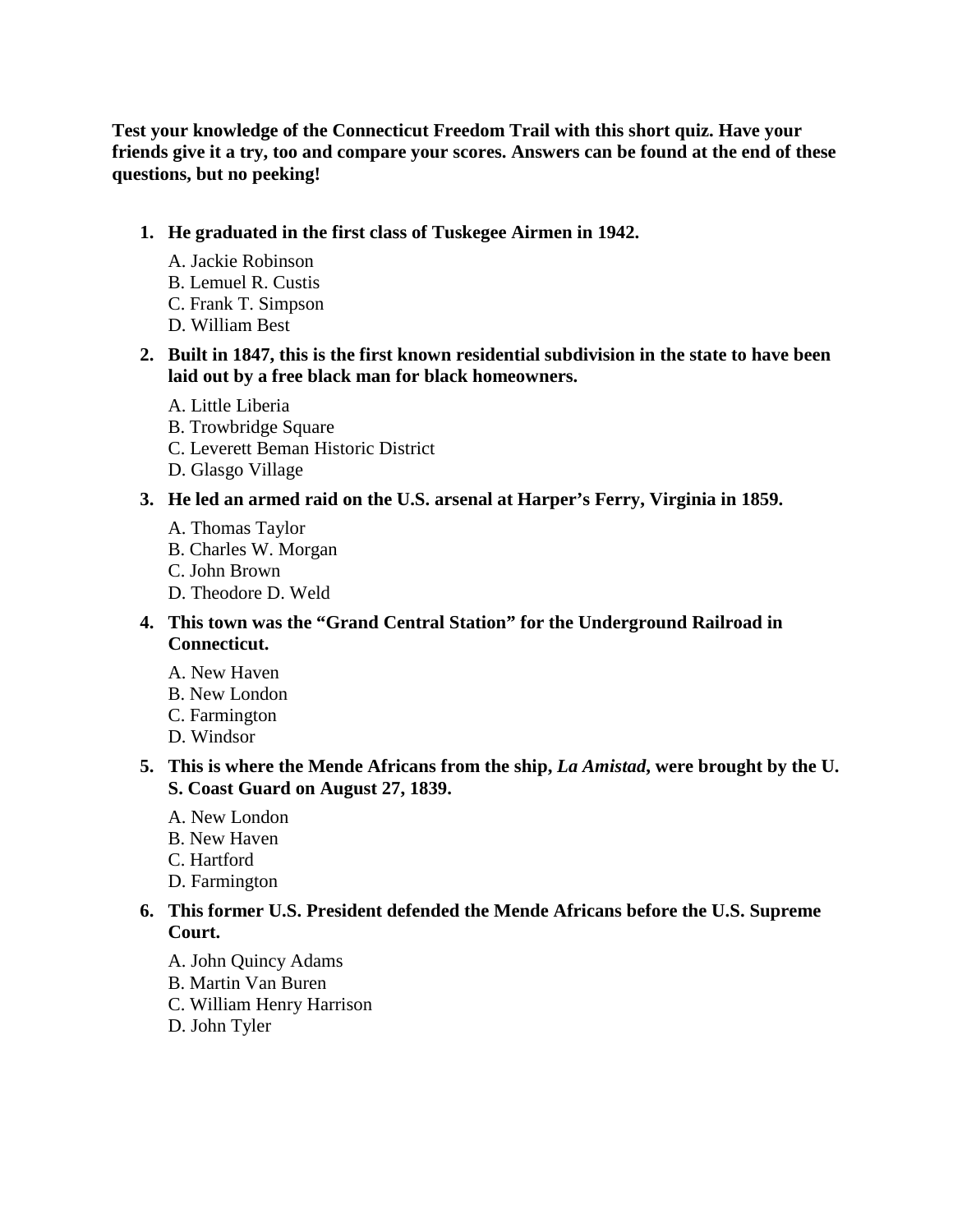## **7. The Mende Africans of the Amistad were from the area in Africa now known as:**

- A. Sierra Leone
- B. Liberia
- C. Senegal
- D. Guinea

# **8. He constructed a residence in Farmington for the Mende Africans.**

- A. Noah Porter
- B. Austin F. Williams
- C. Elijah Lewis
- D. Timothy Wadsworth

# **9. She was denied permission to sing at Washington D.C.'s Constitution Hall in 1939.**

- A. Marietta Canty
- B. Hannah Gray
- C. Marian Anderson
- D. Anna Louise James

# **10. He served as the Black Governor in Norwich from 1770-1772.**

- A. Peter Freeman
- B. Peleg Nott
- C. Hercules
- D. Boston Trowtrow

# **11. In 1958, he became the first African American elected to the Connecticut General Assembly.**

- A. Boce W. Barlow, Jr.
- B. Wilfred X. Johnson
- C. Frank T. Simpson
- D. Charles Ethan Porter

# **12. This Hartford native received critical acclaim for her performances in theatre, radio, motion pictures and television but was limited to portraying domestic servant roles.**

- A. Marietta Canty
- B. Marian Anderson
- C. Hannah Gray
- D. Flora Hercules

# **13. Thomas Taylor, the last survivor of the "Battle of the Ironclads" is buried here.**

- A. Grove Street Cemetery, Putnam
- B. West Burying Ground, Middletown
- C. Riverside Cemetery, Trumbull
- D. Grove Street Cemetery, New Haven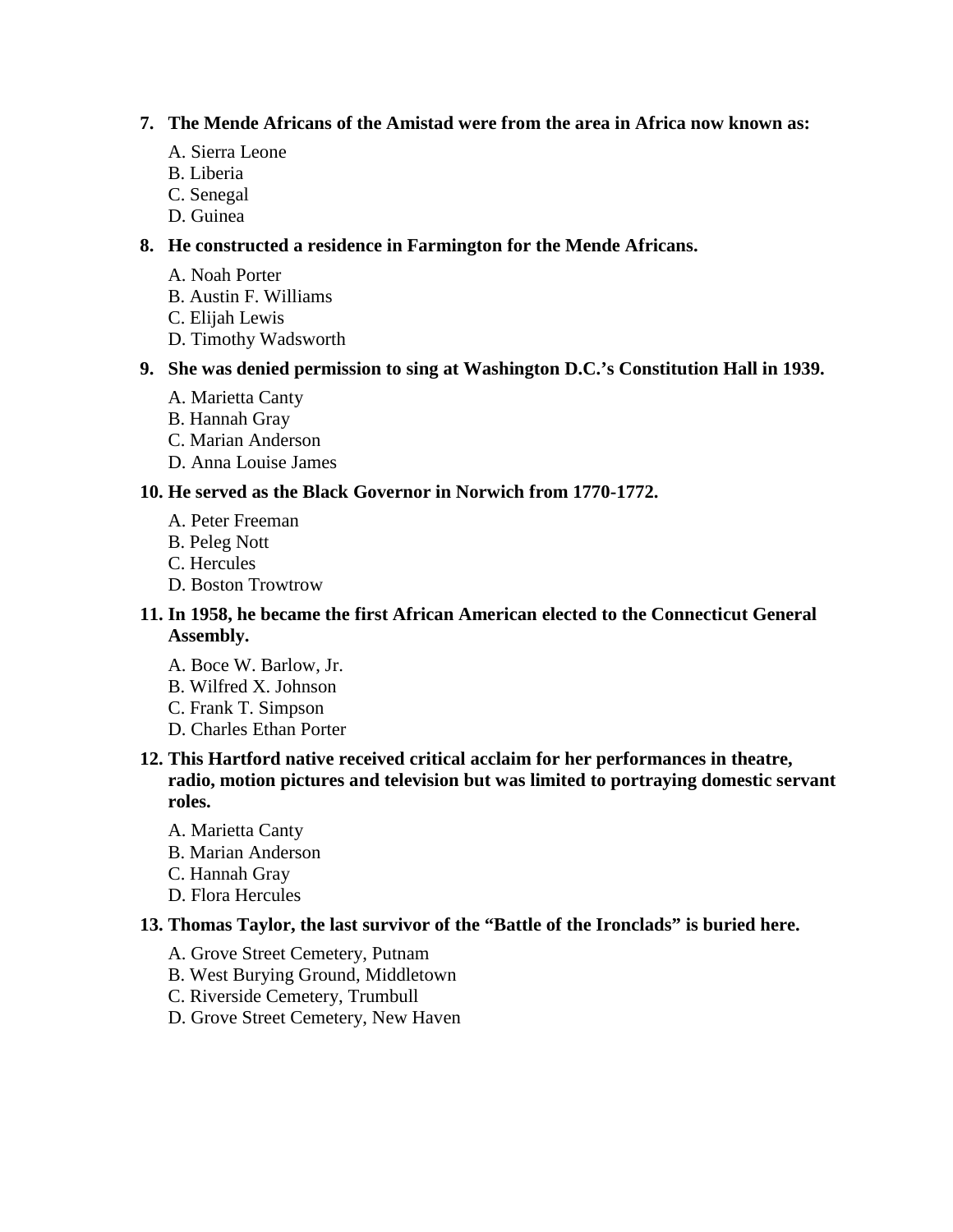### **14. She founded the first chapter of the NAACP in Connecticut.**

- A. Mary Townsend Seymour
- B. Abby Smith
- C. Prudence Crandall
- D. Anna Louise James

# **15. In 1947, he broke the color barrier in major league baseball at Ebbets Field in Brooklyn, New York.**

- A. Hank Aaron
- B. Jackie Robinson
- C. Willie Mays
- D. Roy Campanella

# **16. Known as the black Othello, this internationally known actor, singer and civil rights activist in 1940 purchased a home in Enfield and used it to entertain his guests.**

- A. Paul Robeson
- B. Charles Gilpin
- C. Bill "Bojangles" Robinson
- D. Harry Belafonte

### **17. He is credited with being the first African American to volunteer for the Union Army during the Civil War.**

- A. Nero Hawley
- B. Venture Smith
- C. Milo Freeland
- D. James Mars

#### **18. In 1995, she was designated as Connecticut State Heroine.**

- A. Prudence Crandall
- B. Harriet Beecher Stowe
- C. Ella Grasso
- D. Katharine Hepburn

# **19. The admittance of Sarah Harris in the fall of 1832 to a school at this site led to major problems.**

- A. Prudence Crandall House, Canterbury
- B. Goffe Street School, New Haven
- C. Shaker Village, Enfield
- D. Tappan Reeve School, Litchfield
- **20. Made up of free blacks, former slaves and their descendants and migrants from the South, this early 19th century community in Bridgeport supported two churches, a school, a library and a number of individual homes.**
	- A. Little Liberia
	- B. Long Wharf
	- C. New Ethiopia
	- D. Trowbridge Square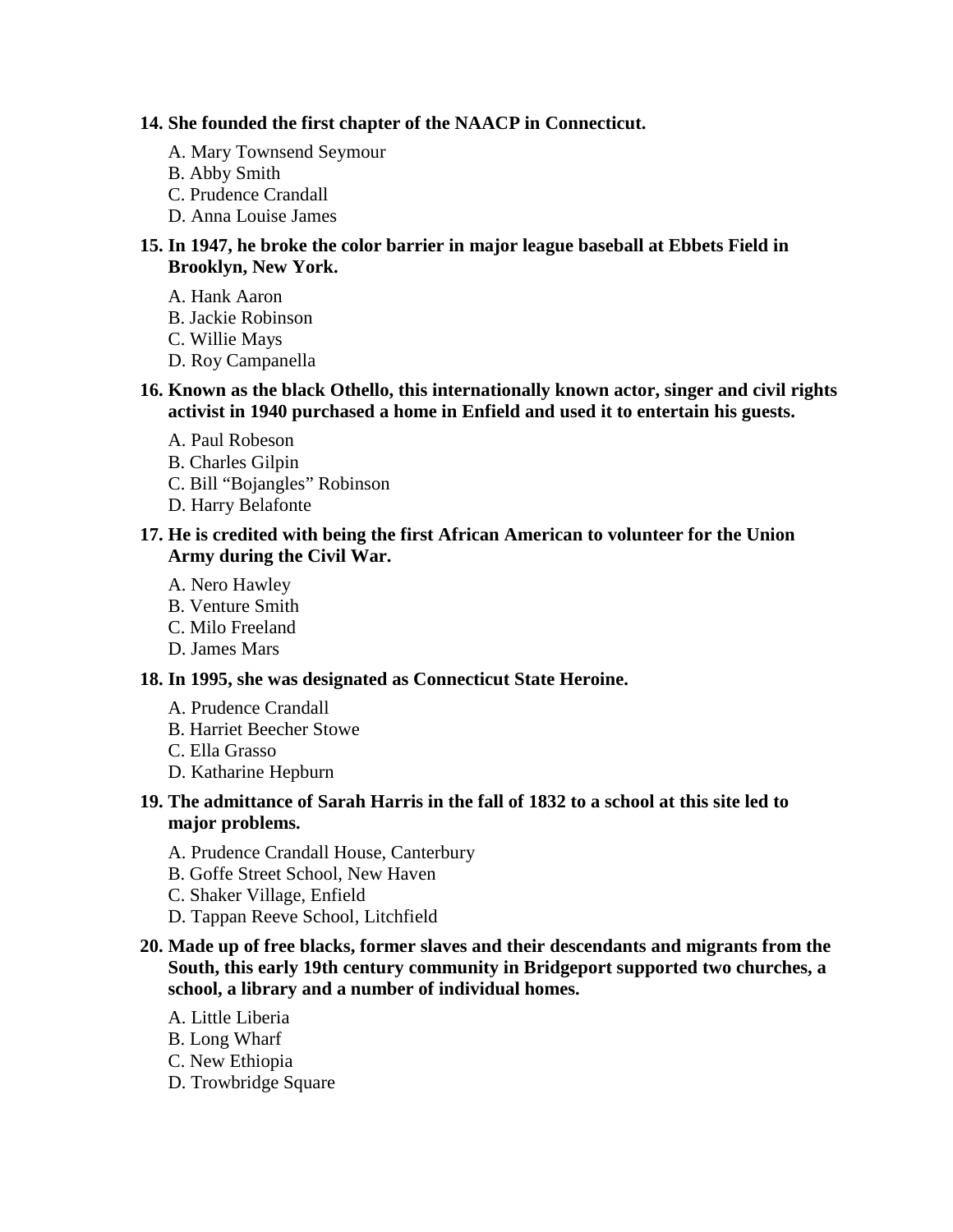### **21. This is the only known 18th century fieldstone dwelling constructed by African American craft men in Connecticut.**

- A. 34 Bidwell Street, Manchester
- B. 37 Howe Street, New Haven
- C. 321 Hayden Station Road , Windsor
- D. 3925 Torringford Street, Torrington
- **22. He spearheaded the campaign that led to the Connecticut General Assembly in 1887 passing "An Act to prevent Discrimination by Life Insurance Companies Against Person's of Color."** 
	- A. John Brown
	- B. Leverett Beman
	- C. Roger Sherman Baldwin
	- D. George S. Jeffrey

#### **23. He was the first African American to serve in the U. S. House of Representatives.**

- A. Hiram R. Revels
- B. Blanche Bruce
- C. Joseph Rainey
- D. Edward W. Brooke III

#### **24. In 1951, he began serving as Windsor's first black police officer.**

- A. William H. Best
- B. Lemuel R. Custis
- C. Boce W. Barlow, Jr.
- D. Wilfred X. Johnson

#### **25. This escapee on the Underground Railroad started a community in Deep River.**

- A. William Winters
- B. Venture Smith
- C. James Mars
- D. Sandy Archer

# **26. The image of this abolitionist's house is incorporated in the City of Torrington's seal.**

- A. Frederick Douglas
- B. Harriet Beecher Stowe
- C. John Brown
- D. Isaiah Tuttle

# **27. The inscription on her headstone from 1749 provides evidence of Connecticut Black Governors.**

- A. Nancy Toney
- B. Flora Hercules
- C. Sojourner Truth
- D. Fanny Beman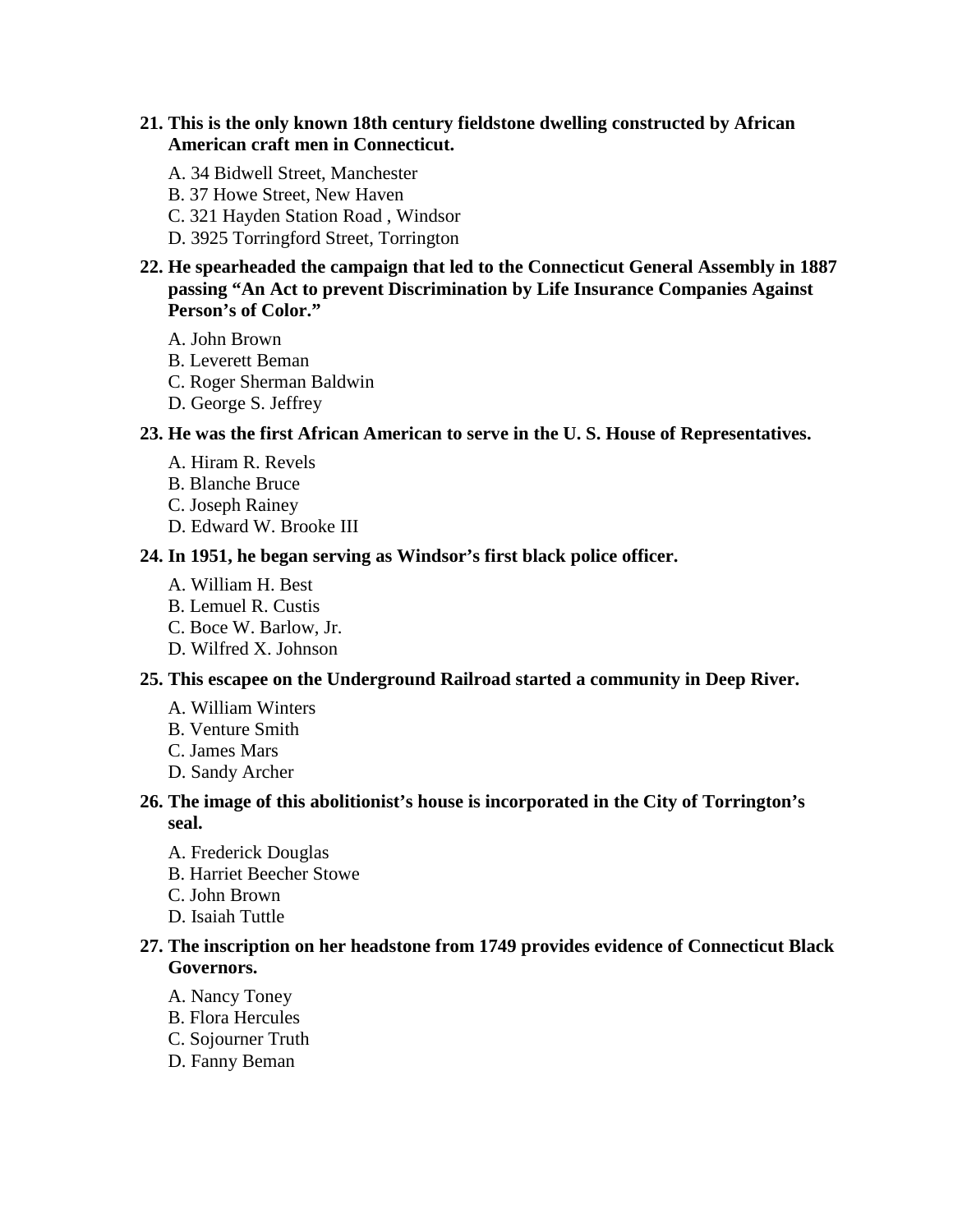### **28. She was the first African American woman to become a pharmacist in Connecticut.**

- A. Anna Louise James
- B. Ann Petry
- C. Hannah Gray
- D. Mary T. Seymour

# **29. This church denomination is known as the "Freedom Church."**

- A. African Methodist Episcopal Church
- B. African Methodist Episcopal Zion Church
- C. Christian Methodist Episcopal Church
- D. Ebenezer Baptist Church
- **30. This legislation to establish the Connecticut Freedom Trail was passed in what year?** 
	- A. 1995
	- B. 1996
	- C. 2000
	- D. 2005
- **31. She participated in most of the important Civil Rights cases from 1945 to 1965. In 1950, she prepared the draft complaint for what would become** *Brown v. Board of Education***. She was the only woman on the NAACP legal team for** *Brown* **and in 1966, she became the first black woman federal judge.** 
	- A. Constance Baker Motley
	- B. Barbara Jordan
	- C. Shirley Chisholm
	- D. Marian Wright Edelman